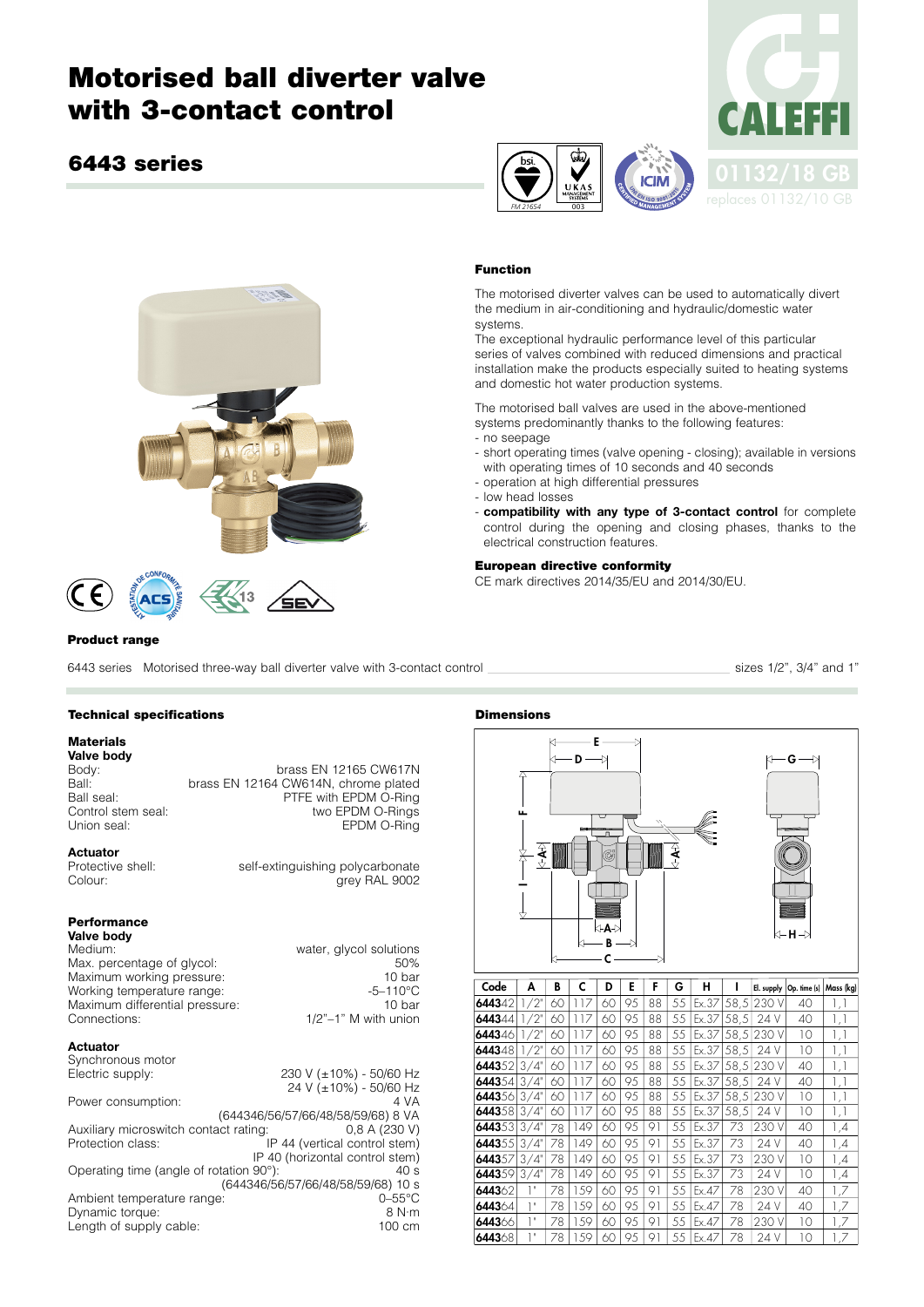#### **6443 series, 3-way diverter version**



#### **Construction details**

## **Seals**

valves are equipped with unions which have a flat seat with an O-Ring seal made of EPDM.



#### **Actuator**

#### **ON/OFF mode**

The valves may be used in ON/OFF mode, with a single electrical enabling signal for opening or closing provided by the three-contact thermostat/timer-thermostat or an ordinary switch.

#### **Modulating mode**

The electrical construction features of the actuator allow it to be combined with any type of three-point temperature controller.

#### **Drive transmission**

The taper coupling between the valve control stem (1) and the gearmotor shaft (2) allows constant connection between the two components. This provides automatic compensation for mechanical slack via the thrust (S) exerted on the control stem by the pressure of the medium.

#### **Valve actuator coupling**

By means of a steel clip (3), the valve and actuator are valve and actuator are connected quickly and easily, simply by pushing the two parts together until they click into place.



#### **Cam and limit microswitches**

The cam (4) that controls the limit microswitches (5) can move vertically and is supported by a tapered spring (6). In this way, the contact with the contact with the<br>microswitches is kept microswitches is constant, compensating for wear of the parts over time.



#### **Auxiliary microswitch**

The actuator is equipped with an auxiliary microswitch to be used, for instance, to stop the pump on closing the valve and vice versa. It shuts off for an average valve opening value of 80%.

#### **Operating times**

The actuator is available in two versions, with an operating time of 10 seconds or 40 seconds (with angle of rotation 90°).

#### **Directions of flow and position indicator**

Removing the actuator reveals a slot in the top of the control stem on which the actuator pin acts:

- this slot allows the valve to be opened and closed manually with a screwdriver;
- its position indicates the position of the ball and therefore the direction of flow. This is extremely useful in system testing and checking procedures.

The following diagram illustrates the direction of flow, in accordance with the position of the slot.

#### **6443 series three-way diverter valve**

Flow diversion can be choked thanks to the electrical features of the three-contact actuator.



All the valves are supplied with the slot/indicator in the horizontal position.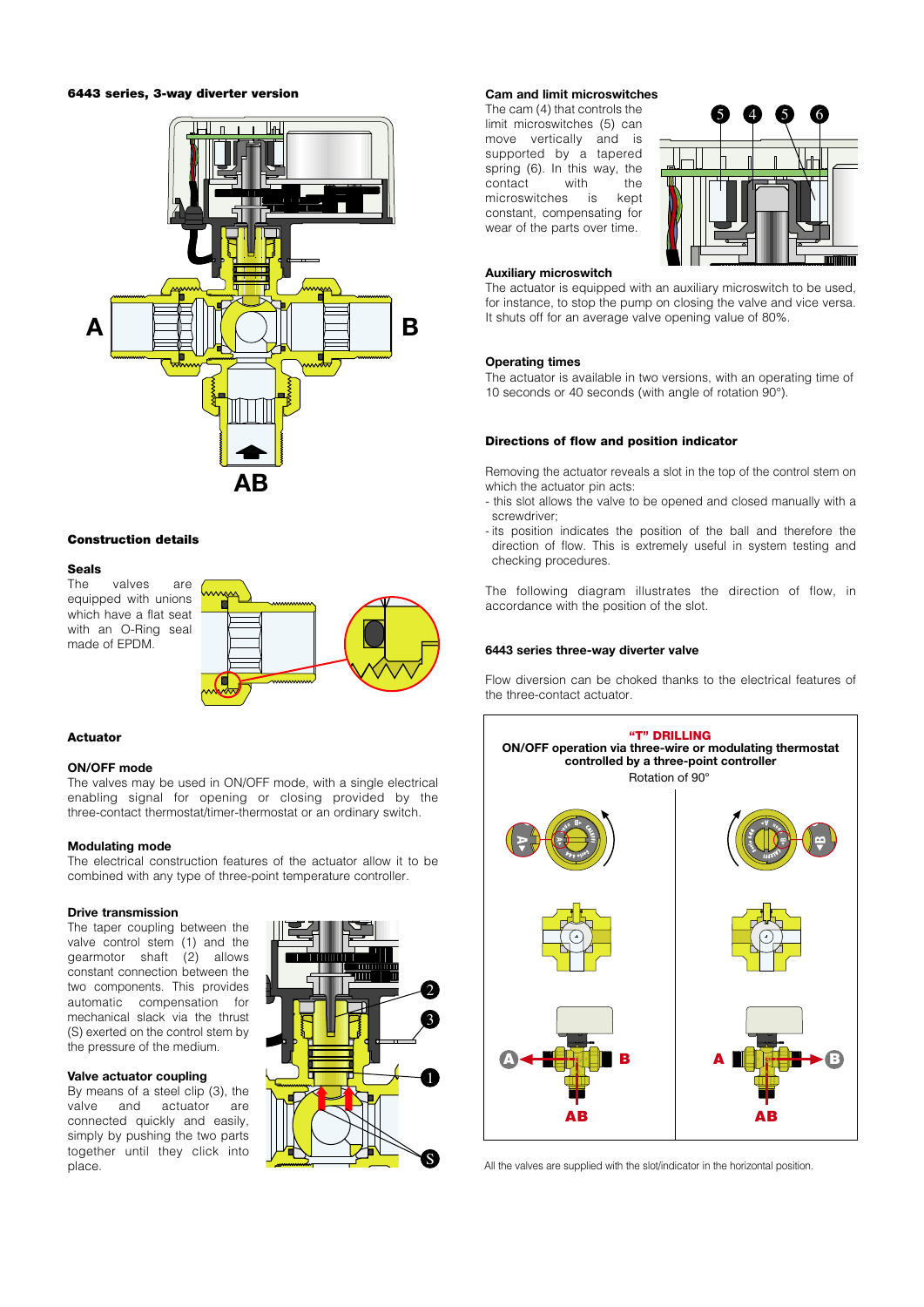#### **Hydraulic characteristics**



| Code            | <b>Connection</b> | $Kv$ (m <sup>3</sup> /h) |
|-----------------|-------------------|--------------------------|
| 644342/44/46/48 | 1/2"              | 3.9                      |
| 644352/54/56/58 | 3/4"              | 3.9                      |
| 644353/55/57/59 | 3/4"              | 8.6                      |
| 644362/64/66/68 | יי 1              | 9.0                      |

- **1.** The three-way **diverter** valves may be used as zone valves as indicated:
- a. on the flow in the diverter position (common inlet AB and outlets A or B) and ON/OFF mode



b. on the return in the mixing valve position (i.e. inlets A and B and common outlet AB) and ON/OFF mode



**2.** The valve must be installed with the control stem in a horizontal or vertical position, **never turned upside down**.





**A B**

- **2b.** In installations with chilled water, at risk of condensation, the actuator must be installed with the control stem in a vertical position.
- **3.** The actuator can be fitted onto the valve body in the two positions indicated. It is secured using a flexible stainless steel clip.





**1. Connection diagram for room thermostat (RT) and electric supply.**

The illustrated connection makes it possible to open and close the valve according to the signal provided by the 3-contact room thermostat.



#### **2. Connection diagram with ON/OFF switch device**

The illustrated connection makes it possible to open and close the valve when the switch allows, using an intermediate relay device.



**3. Pump disconnection diagram when no zone is in operation.** This diagram, using the auxiliary microswitch, allows the pump to be deactivated when the diverter valve used as a zone valve is closed.

If the pump has a power consumption level over 0,8 A (170 VA), an intermediate contactor must be used.



#### **Microswitches**

The motor is equipped with limit microswitches that cut off the electricity supply on reaching the valve open/closed positions.

The auxiliary microswitch shuts off at an average valve opening value of 80%.